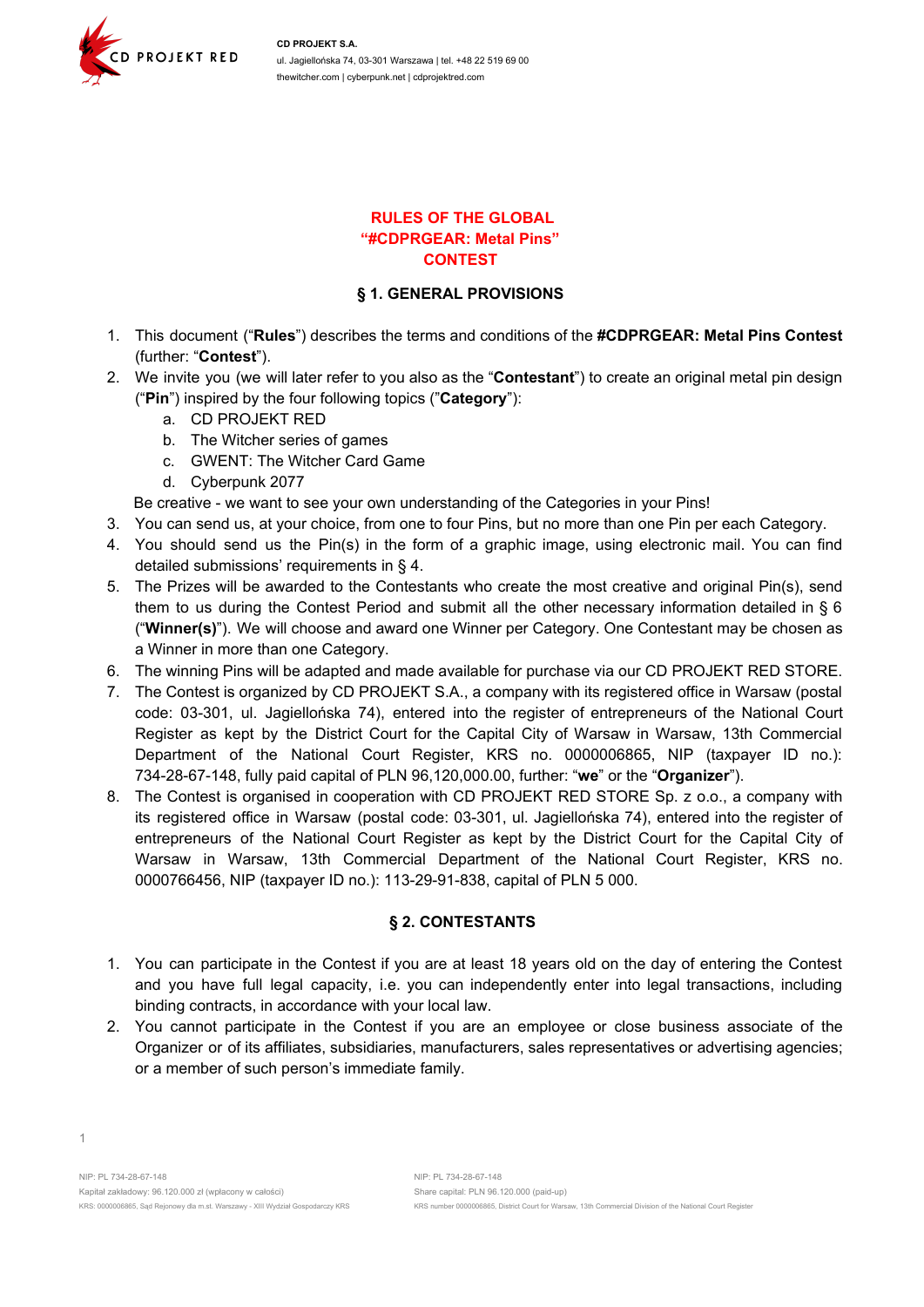

3. All information provided by the Contestants for the purposes of the Contest is provided voluntarily, however it may be necessary to participate in the Contest and in case of the Winners - also in order to receive the Prizes.

### **§ 3. CONTEST DATES**

- 1. The Contest begins on July 1, 2020 and ends on July 31, 2020 23:59 CEST ("**Contest Period**").
- 2. Winners will be chosen on August 7, 2020.
- 3. Winners will be announced publicly on August 31, 2020 at latest.

#### **§ 4. SUBMISSIONS**

- 1. In order to participate in the Contest you have to have an electronic mail address, and send us your Pin(s) in accordance with the Rules as set below.
- 2. Every Pin should be saved in a .JPG format (500x500px, 72 DPI) and must not exceed 2MB. The Pin(s) which do not meet these requirements will not be taken into consideration for the purpose of the Contest. You may additionally present the Pin in a form of 3D visualisation which should also be saved in a .JPG format and must not exceed 2MB. Refraining from presenting the Pin in a form of 3D visualisation will not result in any negative consequences for the Contestant.
- 3. The Pin(s) should meet the following technical requirements:
	- a. Size: the Pin must be between 3 cm and 5 cm in width and between 2 mm and 3 mm in thickness
	- b. Technique: the Pin can be either flat or dimensional
	- c. Color pallet: between 0 and 4 colors of enamel can be used on the Pin and if any colors are used, the file containing the Pin should include information about their Pantone codes
	- d. Size of details: the smallest possible detail of the Pin can be a dot with a diameter of 1 mm

The Pin(s) which do not meet these requirements will not be taken into consideration for the purpose of the Contest.

- 4. Send us your Pin(s) to the e-mail address [store-contest@cdprojektred.com](mailto:store-contest@cdprojektred.com) as an attachment to the message. The subject of the message should read "Metal Pins Contest – \**Name and Surname of the Contestant*\*". Pin(s) submitted in any other way do not qualify for the Contest.
- 5. You can send us, at your choice, from one to four Pins, but no more than one Pin per each Category. If you send us more than one Pin per Category in one message, we will not take any of the Pins in this Category sent in this message into consideration for the purpose of the Contest. If you send us more than one Pin per Category in separate messages, only the Pin sent in the first message qualifies for the Contest.
- 6. It is not permitted to make submissions on behalf of other people.
- 7. The Pin(s) have to be in line with the provisions of applicable law. In particular, the Pin(s) shall not infringe someone else's copyrights, trademarks or other Intellectual Property or personal rights. Moreover, the Pin(s) have to be appropriate to show to the minors.
- 8. The Organizer reserves the right to reject or disqualify Contestant's Pin if:
	- a) it violates the provisions of applicable law or Contest Rules; or

b) the Pin may be considered racist, xenophobic, sexist, defamatory or otherwise offensive, illegal or infringing on third party's intellectual property or personal rights.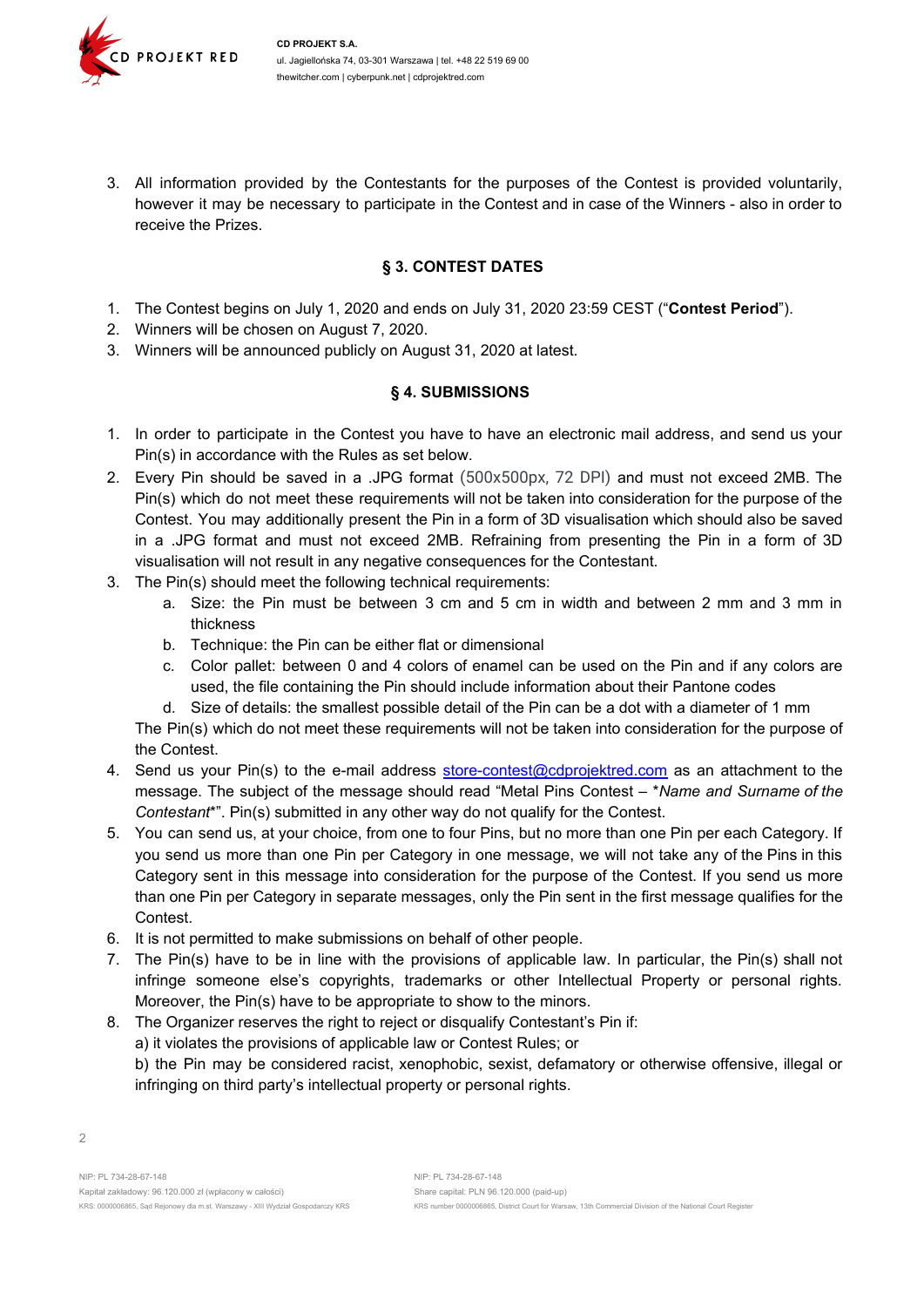

## **§ 5. DECISION**

- 1. The Winners will be selected by the jury consisting of the following representatives of the Organizer ("**Contest Committee**"):
	- a) Store Director
	- b) Store Art Lead
	- c) Store Manager
	- d) Community Manager
- 2. The Contest Committee will choose the Winners based on the creativity and originality of their Pins.
- 3. The Contest Committee's decision is final.
- 4. The Contest Committee will choose 4 Winners, one in each Category. One Contestant may be chosen as a Winner in multiple Categories.
- 5. The winning Pins and names of the Winners will be published on the following social media accounts of the Organizer:
	- Official **Facebook** page of CD PROJEKT RED: facebook.com/CDPROJEKTRED
	- Official **Twitter** page of CD PROJEKT RED: twitter.com/CDPROJEKTRED
	- Official **Instagram** page of CD PROJEKT RED: instagram.com/cdpred

### **§ 6. PRIZES**

- 1. The Winner of the Contest in each Category will receive the following prizes ("**Prizes**"):
	- a) A voucher worth 150 USD to be spent in the CD PROJEKT RED STORE,
	- b) Adaptation of the winning Pin to be available for purchase in the CD PROJEKT RED STORE and being credited as the author of the Pin in the CD PROJEKT RED STORE,
	- c) The four winning Pins, as made into reality by the Organizer.
- 2. The Organizer reserves the right to award other special prizes at its sole discretion.
- 3. For avoidance of doubt, the Prize pool described above is common for all Contestants, irrespective of the language version of the Rules displayed to the Contestant.
- 4. The Winners will be informed about the Contest results via direct messages on the e-mail addresses they used to submit the Pins (please make sure you check your e-mail, so you won't miss the message). The abovementioned message will be sent within three (3) calendar days from the day mentioned in § 3 point 2 above.
- 5. Each Winner will have seven (7) calendar days from the day on which the results have been communicated to them in a message from the Organizer to:
	- a) confirm via direct message to the Organizer to [store-contest@cdprojektred.com](mailto:store-contest@cdprojektred.com) whether he or she accepts the Prize;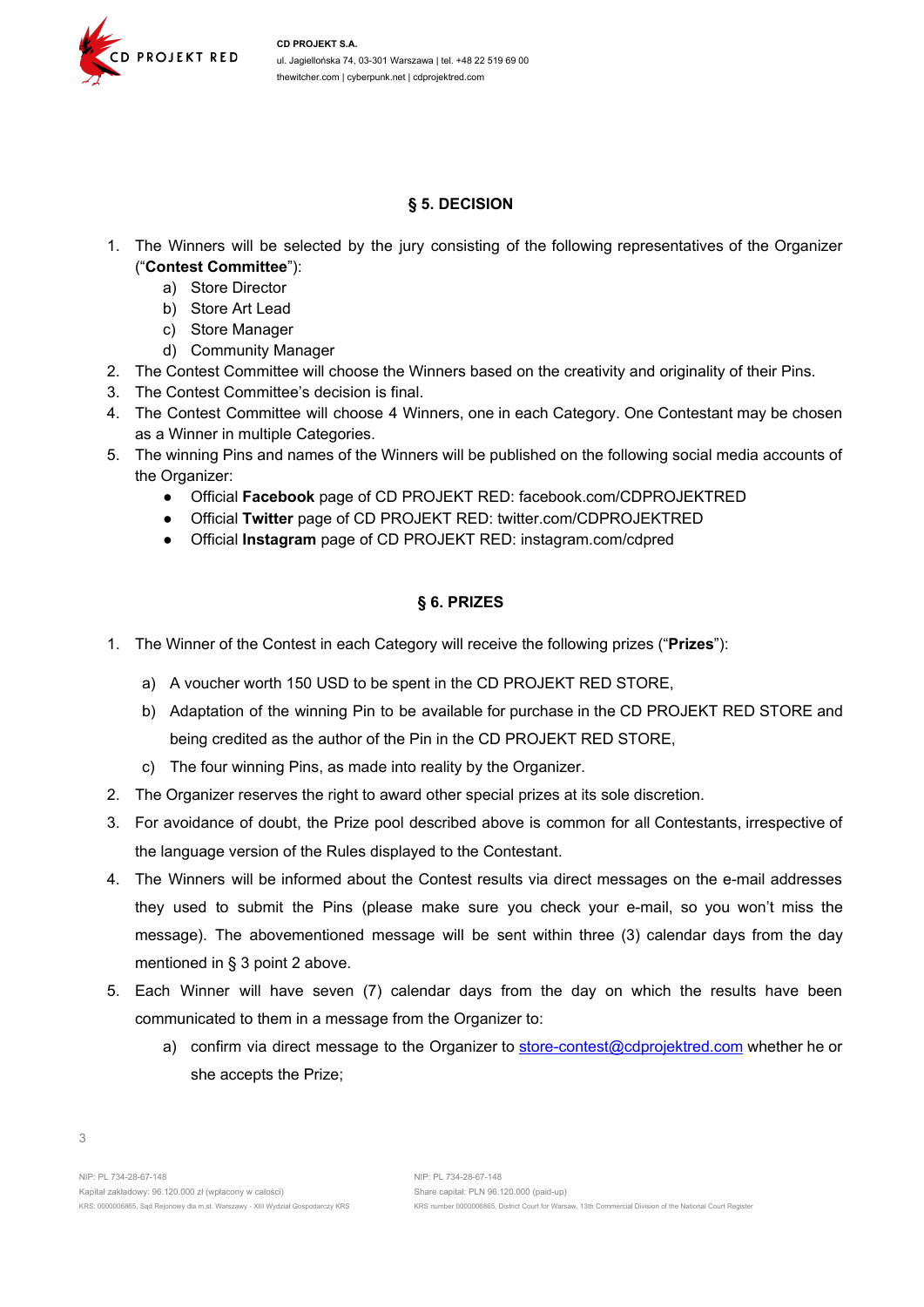

- b) provide the Organizer with a postal address to which the Prize will be sent in the same message;
- c) send the winning Pin(s) saved as a vector graphic in a .PDF format and/or a high resolution layered file in a .PSD format to [store-contest@cdprojektred.com](mailto:store-contest@cdprojektred.com).
- 6. If the Winner fails to provide the Organizer with all the information in point 5 (a)-(b) above, fails to provide the Organizer with the Pin(s) mentioned in point 5 (c) above or refuses to accept the Prize, we retain the right to award the win to another Contestant, and thus award such Prize to another Contestant or to refrain from awarding this particular Prize.
- 7. Contest results will be announced via public posts on the official social media accounts of the Organizer mentioned in § 5 point 5 above no later than on a date mentioned in § 3 point 3 above.

# **§ 7. PRIZE-RELATED COSTS**

- 1. The Organizer will cover the costs of Prize shipment.
- 2. The Organizer will cover the costs of the tax due on the Prize according to the Polish law. Apart from that, Contestants will be solely responsible for the payment of any additional national, federal, state, local or other taxes of any kind in relation to any Prize.
- 3. On Organizer's request, the Winner has to provide the Organizer with all documents and information required by applicable law. Such documents and information may include in particular information required for fulfilling tax, anti-money laundering and/or anti-fraud obligations and have to be submitted within seven (7) calendar days upon delivery of Organizer's request to the Winner.

# **§ 8 CONTESTANT'S OBLIGATIONS AND DECLARATIONS**

- 1. By publishing your Pin in accordance with the Rules you (as a Contestant) confirm that you fulfil the requirements set out in the Rules.
- 2. By publishing your Pin, you agree that if you become one of the Winners, the Organizer may use your name, your Pin and information contained in it in announcements of the Contest results.
- 3. By publishing your Pin, you also declare that:
	- the Pin is a result of your own and independent work;
	- you exclusively own all author's personal and economic copyrights to the Pin, in particular the right to use it and to dispose of its use throughout all the fields of exploitation and to receive remuneration for the use of the Pin;
	- you have an exclusive right to grant permission for performance of the derivative copyrights;
	- your economic copyrights, as referred to in points above, are neither limited nor encumbered with any third-party rights, and that they do not infringe any rights of the third parties (other than the Organizer);
	- you have not granted any license to use the Pin within any scope.

# **§ 9. COPYRIGHTS**

4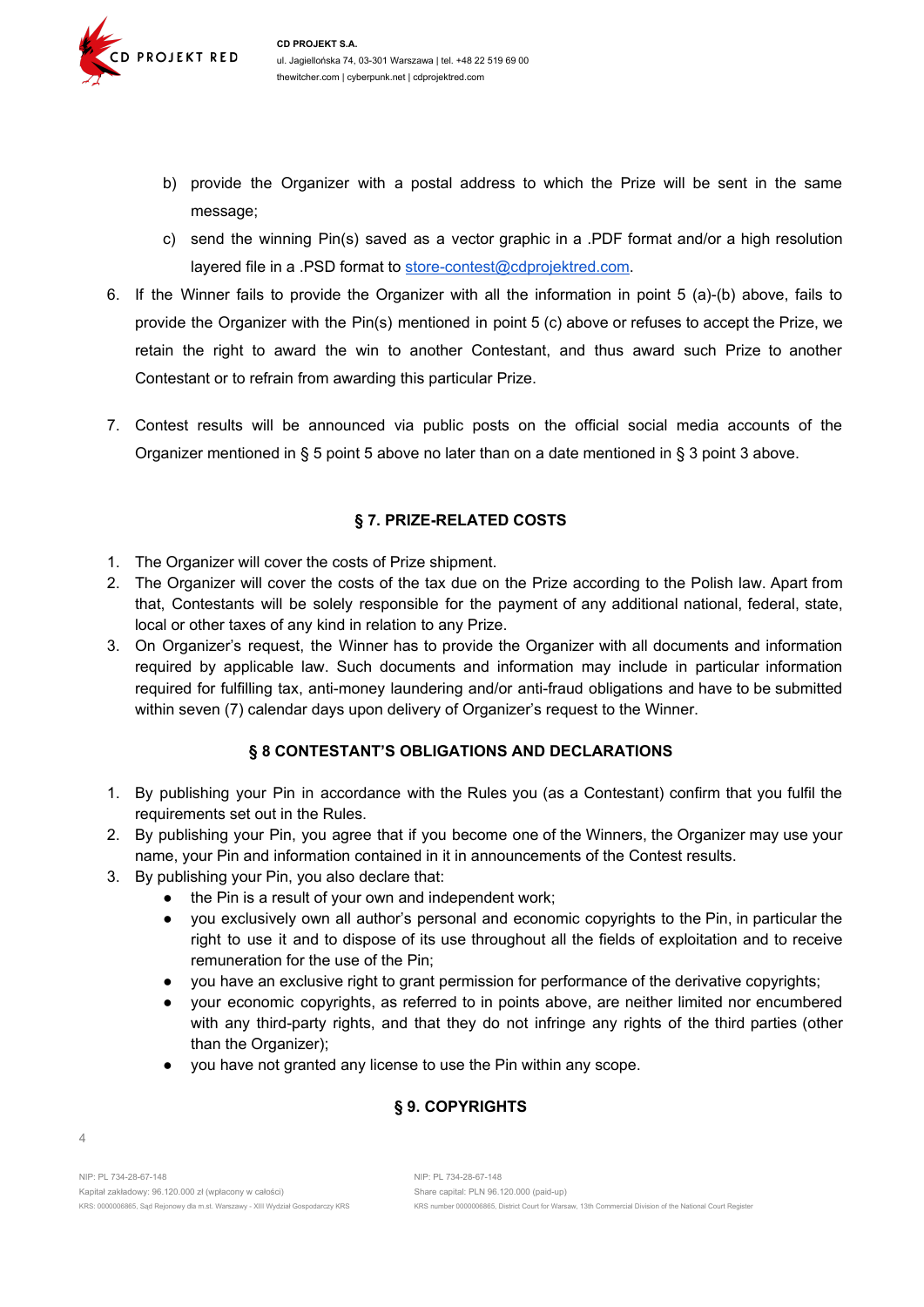

- 1. By publishing your Pin, you (the Contestant) grant us (the Organizer), a non-exclusive, worldwide, non-transferable, royalty-free license to use the Pin for the purpose of the Contest, including providing the Pin to the Contest Committee and publishing it on our websites. This license covers in particular the following forms of exploitation:
	- producing copies of the Pin using all techniques;
	- distribution and dissemination of the Pin in all channels;
	- making the Pin available in a manner allowing any person to access the Pin in a place and at a time selected by them.
- 2. License referred to in §9 point 1:
	- a. is granted for an indefinite period of time in case of the Pins of Winners;
	- b. will be terminated immediately if the Contestant does not become a Winner on the announcement day referred to in § 3 point 2 above.
- 3. The Winner will enter into a copyright transfer agreement with the Organiser, in which the Winner will transfer all economic copyrights and related rights to the winning Pin to the Organiser, including, but not limited to, a possibility to use the Pin or its elements in Organiser's marketing materials.
- 4. The abovementioned copyright transfer will be made in exchange for the Prize referred to in § 6 point 1 letter a) above..

## **§ 10. PERSONAL DATA**

- 1. Your personal data controller is CD PROJEKT S.A. with its registered seat in Warsaw, Poland, ul. Jagiellońska 74, 03-301 Warszawa.
- 2. We may process the following personal data of yours:
	- a) Contestant: name, e-mail address, any other personal data included in the Pin (if applicable), information provided within the course of communication with the Organizer (if applicable);
	- b) Winner: name, address, information required by law (e.g. for tax purposes); likeness, other personal data provided within the course of communication with the Organizer (if applicable).
- 3. Your personal data will be processed for the purpose of carrying out the Contest organized by CD PROJEKT, in which you intend to take part, in particular for the purpose of assessing submissions, awarding Prizes, announcing results, communicating with the Contestants and providing the Winners with Prizes.
- 4. We respect your privacy rights i.e. the right to access, rectify and delete your data, limit its processing, transfer it, a right not to be a subject to automated decision-making, including profiling, and to object to the processing of your personal data (you will find more details about processing of your personal data in the Organizer Privacy Policy under the following URL: [https://regulations.cdprojektred.com/en/privacy\\_policy](https://regulations.cdprojektred.com/en/privacy_policy).)

## **§ 11. INDEMNITY**

The Organizer will not cover any potential costs incurred by the Contestant in connection with the Contest, including entering the Contest, preparing and submitting the Pin and receiving the Prize, subject to § 7 above.

.